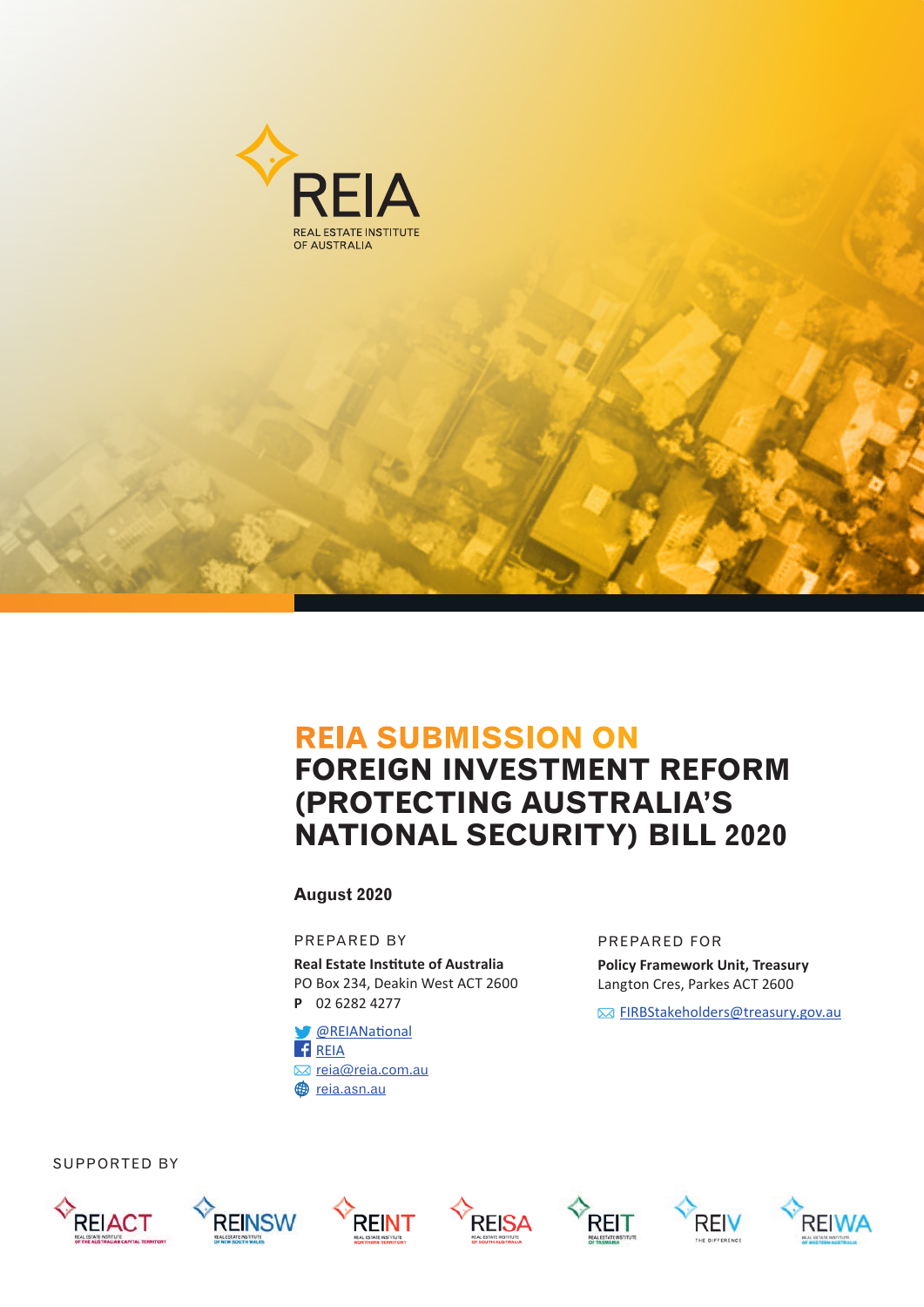## REIA RESPONSE TO FOREIGN INVESTMENT REFORM (PROTECTING AUSTRALIA'S NATIONAL SECURITY) BILL 2020

The Real Estate Institute of Australia (REIA) is the peak national association for the real estate profession in Australia.

REIA's members are the State and Territory Real Estate Institutes, through which around 75% of real estate agencies are collectively represented. REIA represents an integral element of the small business sector. 99% of real estate agencies are small businesses and 11% of all small businesses in Australia are involved in real estate. Only 0.6% of businesses employ 50 or more persons.

The Census records the Rental, Hiring and Real Estate Services Industry employment as sitting at around 120,000 which includes business brokers, property managers, principals, real estate agents and representatives. Property contributes \$300 billion annually in economic activity.

REIA is committed to providing research and well-informed advice to the Federal Government, Opposition, professional members of the real estate sector, media and the public on a range of issues affecting the property market.

Foreign Investment Reform (Protecting Australia's National Security) Bill 2020 exposure draft

The REIA welcomes the consultative approach taken by Treasury in relation to the *Foreign Investment Reform (Protecting Australia's National Security) Bill* 2020 (the Bill). The REIA notes the intent of the legislation to address:

- National security risks,
- Strengthen compliance and enforcement powers; and
- Streamline investment in non-sensitive businesses.

**Introduction** The REIA thanks Treasury for the opportunity to provide a response to the Bill.

Foreign investment and the residential property sector have an important role to play for Australia's long term economic growth and the national housing supply.

Given the national security focus of the Bill, REIA has four key recommendations in relation to the Bill's approach to streamlining compliance and regulation where it intersects with the residential property sector.

REIA's considerations focus on a level playing field for the residential property sector in Australia's foreign investment framework, including a recommended consultation period for fee changes.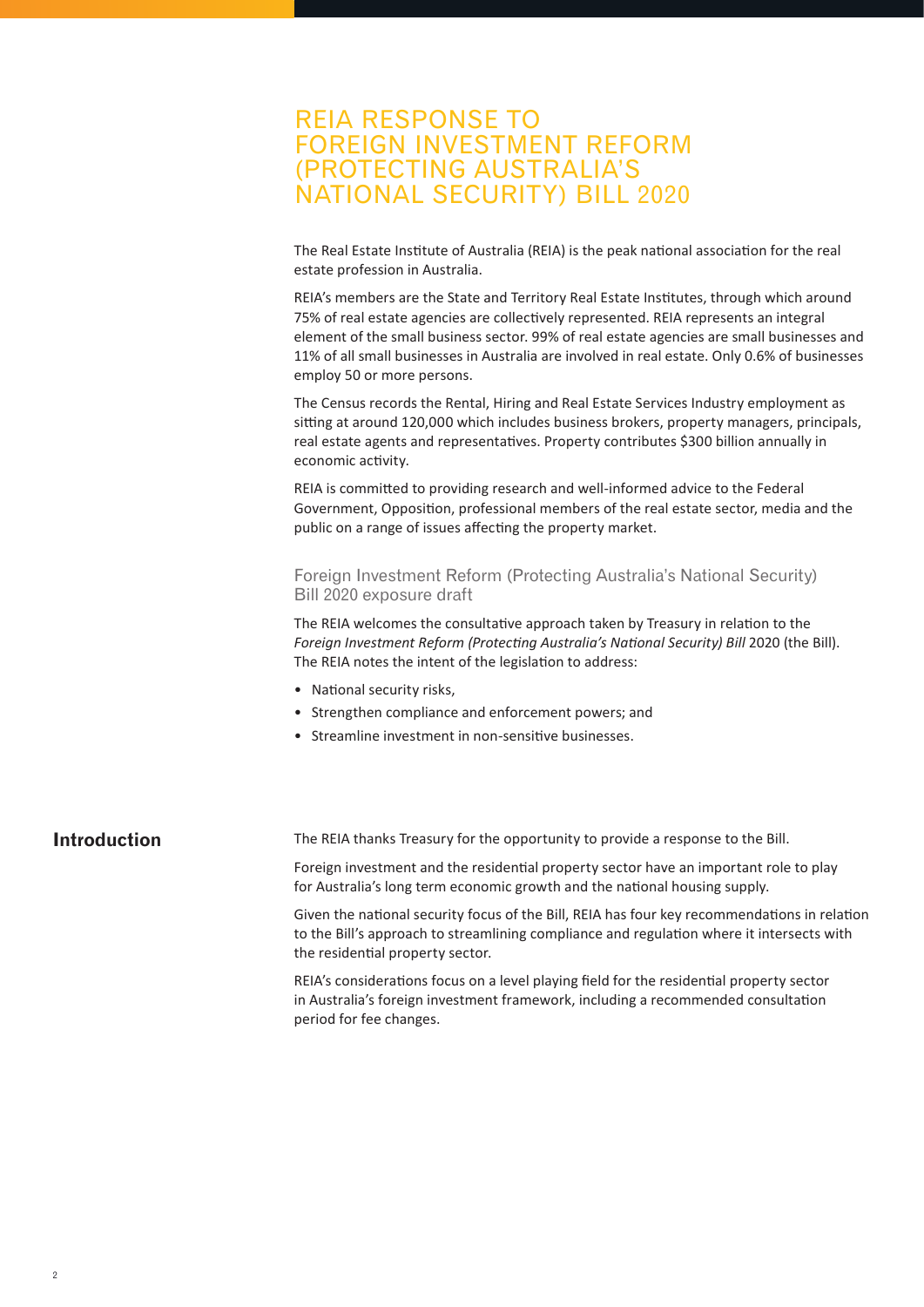**National security test** The focus of the Bill is to establish a new national security test and address increasing national security concerns. REIA understands many other nations have reviewed their frameworks for screening and the way in which these frameworks are applied.

> REIA understands the need for Australia to keep pace with emerging risks and global developments and that it is in this context the Government announced its intention to strengthen our Foreign Investment Framework in June 2020.

### **Foreign investment, the Australian economy and housing supply**

Foreign investment is vital to the strength of the Australian economy. As a nation, Australia depends on international capital to finance the pool of investment that underpins Australia's economic growth. Over the past 25 years, the gap between Australia's domestic savings and its investment needs has been between 4 and 5% of GDP.

International capital has made up the difference. Filling the gap between what Australia saves and invests has allowed Australia to have higher rates of economic growth than would otherwise be possible.

The impact of foreign investment in real estate on Australia's economic growth and housing supply is not well understood by many. It has traditionally generated a number of myths particularly in a rising market.

Foreign investment in real estate increases the amount of capital available for investment in the construction of new dwellings and buildings increasing the demand for, and supply of, housing stock.

With the total value of residential building work done in the June quarter 2020 dropping to its lowest level since 2014, we need to ensure that any changes to foreign investment policy and its administration regarding residential property does not exacerbate the decline in building activity and compound the contraction in Australia's GDP.

With foreign investment in residential real estate increasing supply beyond what domestically generated demand would do, it is an important factor in maintaining business confidence and giving developers the security to embark on new projects.

This investment contributes significantly to the economy, creating employment and additional economic activity in the construction industry and related upstream and downstream sectors, providing impetus for the development of related social infrastructure.

**Recommendations** REIA provides the following recommendations in relation to the Bill's approach to streamlining compliance and investment:

- REIA supports the proposal to expand the infringement notices regime to cover all types of foreign investments.
- REIA supports the proposal to introduce a new Tier 3 infringement which applies to residential real estate where the market value is more than \$5 million.
- REIA supports the proposal to increase penalties applicable to residential real estate provided they are treated no differently to other forms of investment.
- REIA strongly suggests that if fee increases beyond CPI changes are to be set by regulation that a mechanism be introduced that provides for stakeholder input.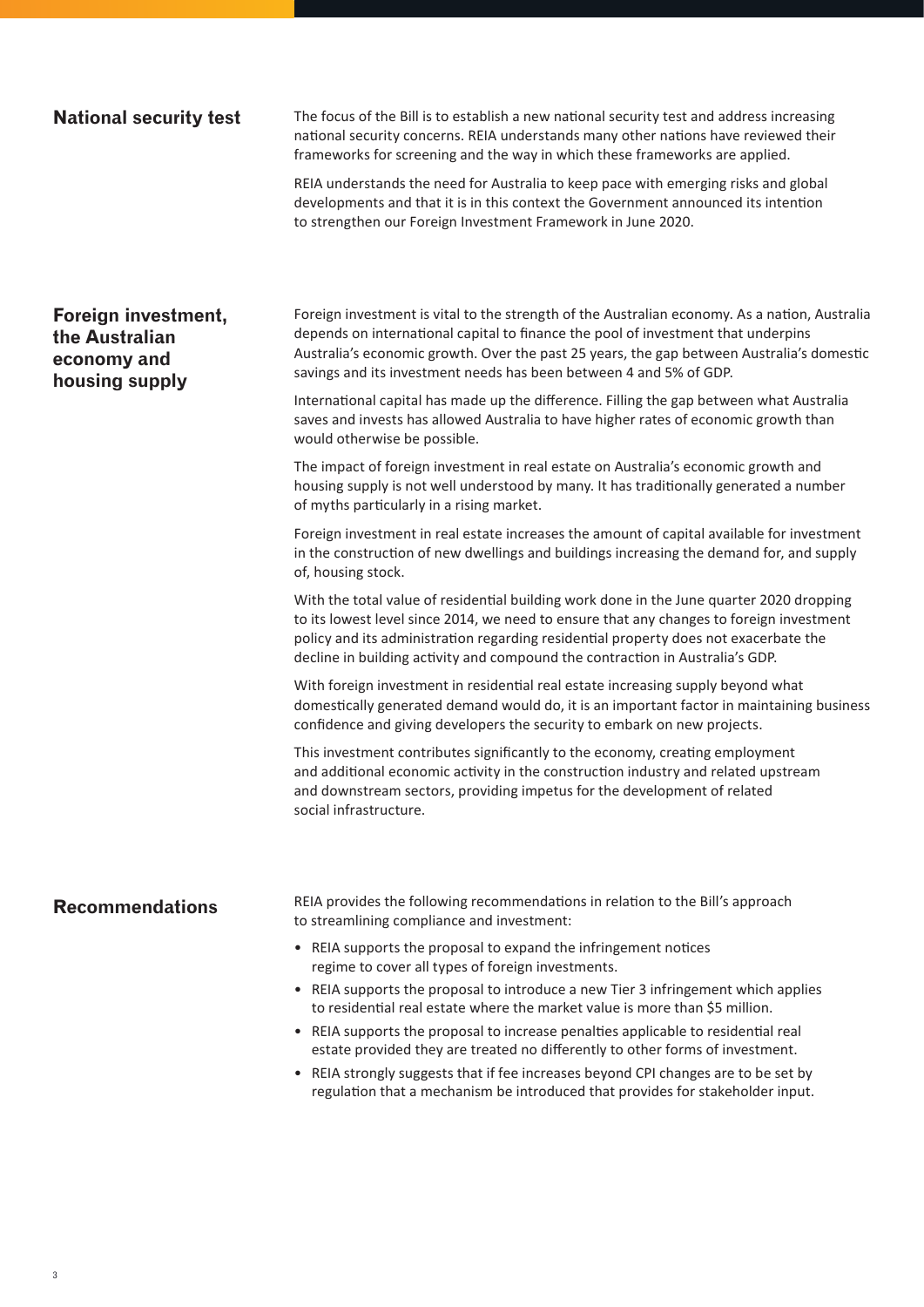### **Improving compliance and additional enforcement tools**

The proposed changes contain measures to ensure that the Treasurer and the Commissioner of Taxation have appropriate powers to administer the *Foreign Acquisitions and Takeovers Act 1975* (FATA). This includes enhancements to the Treasurer's power to give directions to investors to prevent or address breaches of conditions

Currently, the FATA allows for less serious breaches of the foreign investment rules to be punishable by way of an infringement notice, but only for residential real estate investments. The proposal is to amend the FATA to expand the infringement notices regime to cover all types of foreign investments.

The REIA believes that residential real estate investments should be treated no differently to other forms of investment in terms of infringements.

**REIA supports the proposal to expand the infringement notices regime to cover all types of foreign investments.** 

It is also proposed to introduce a new Tier 3 infringement where there is a breach discovered through active compliance or information provided by a member of the public. In the case of residential real estate a Tier 3 infringement notice may be issued where the market value is more than \$5 million.

**REIA supports the proposal to introduce a new Tier 3 infringement which applies to residential real estate where the market value is more than \$5 million.**

### **Penalties**

4

It is proposed that civil and criminal penalties be increased to ensure an appropriate deterrent and that the infringement notice regime is extended to cover all types of breaches; and be calculated as a proportion of the benefit gained.

For residential real estate, it is proposed that the maximum financial penalty be increased by a factor of 2.5 to be the greater of 25% of the consideration for the residential land acquisition or 25% of the market value of the interest in the relevant residential land. Currently the rate is 10%.

REIA notes that this is a large increase and as such will be a greater deterrent than the current rate.

REIA strongly suggests that, as is the case with infringements, residential real estate investments should be treated no differently to other forms of investment.

**REIA supports the proposal to increase penalties applicable to residential real estate provided they are treated no differently to other forms of investment.**